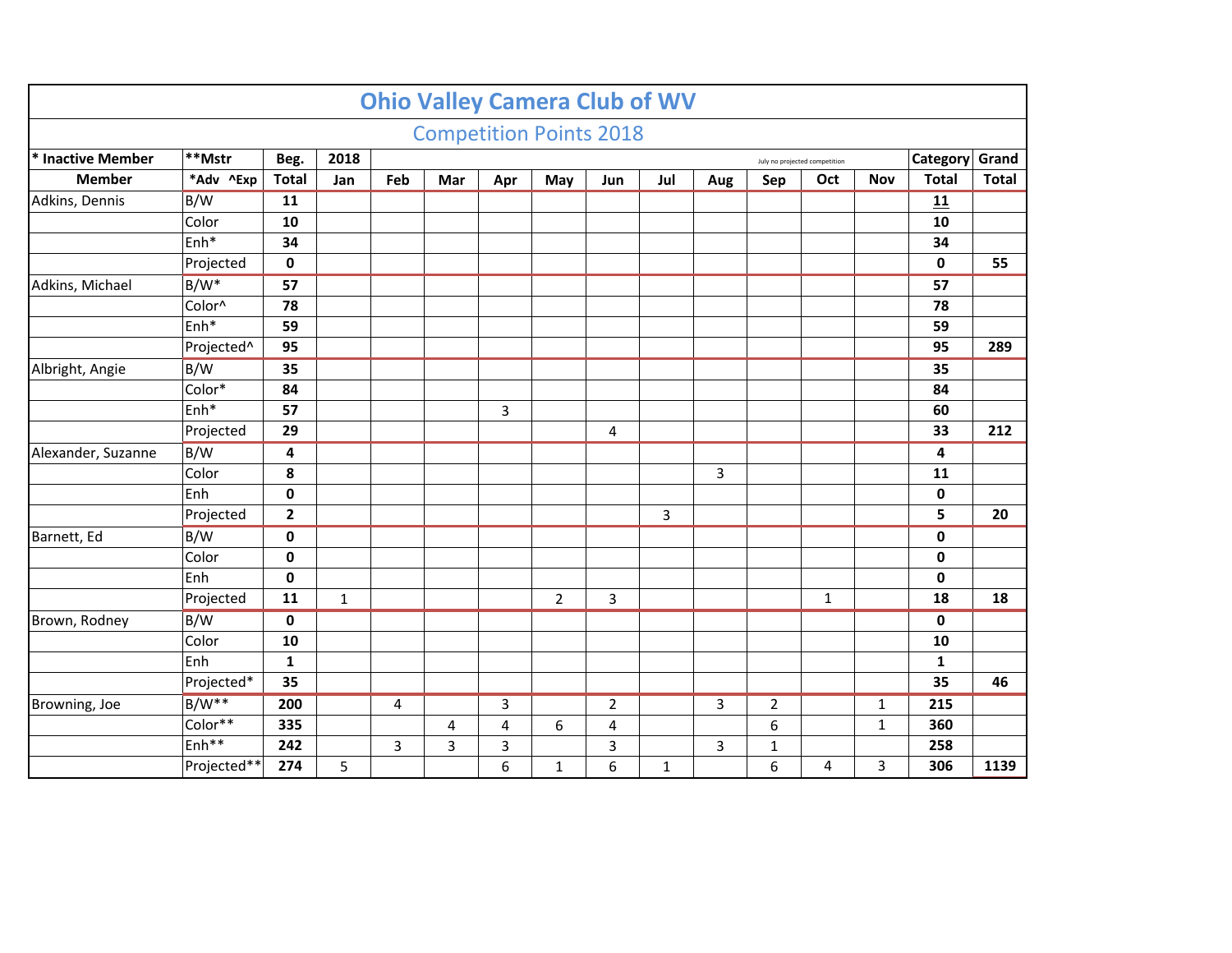|                                                                              |                  |                         |     |     |                |     | <b>Ohio Valley Camera Club of WV</b> |                |     |     |              |     |            |                         |              |
|------------------------------------------------------------------------------|------------------|-------------------------|-----|-----|----------------|-----|--------------------------------------|----------------|-----|-----|--------------|-----|------------|-------------------------|--------------|
|                                                                              |                  |                         |     |     |                |     | <b>Competition Points 2018</b>       |                |     |     |              |     |            |                         |              |
| **Mstr<br>2018<br>* Inactive Member<br>Beg.<br>July no projected competition |                  |                         |     |     |                |     |                                      |                |     |     |              |     |            | Category                | Grand        |
| <b>Member</b>                                                                | *Adv ^Exp        | <b>Total</b>            | Jan | Feb | Mar            | Apr | May                                  | Jun            | Jul | Aug | Sep          | Oct | <b>Nov</b> | <b>Total</b>            | <b>Total</b> |
| Carter, Jeff                                                                 | $B/W^*$          | $\overline{\mathbf{z}}$ |     |     |                |     |                                      |                |     |     |              |     |            | $\overline{\mathbf{z}}$ |              |
|                                                                              | Color*           | $6\phantom{1}6$         |     |     |                |     |                                      |                |     |     |              |     |            | $\boldsymbol{6}$        |              |
|                                                                              | Enh              | $\mathbf 0$             |     |     |                |     |                                      |                |     |     |              |     |            | $\pmb{0}$               |              |
|                                                                              | Projected*       | $\overline{\mathbf{2}}$ |     |     |                |     |                                      |                |     |     |              |     |            | $\mathbf{2}$            | 15           |
| Clifford, Linda                                                              | $B/W^*$          | 46                      |     |     |                |     |                                      |                |     |     |              |     |            | 46                      |              |
|                                                                              | Color*           | 62                      |     |     |                |     |                                      |                |     |     |              |     |            | 62                      |              |
|                                                                              | Enh              | 46                      |     |     |                |     |                                      |                |     |     |              |     |            | 46                      |              |
|                                                                              | Projected*       | 94                      |     |     | 4              |     | 4                                    | $\overline{2}$ |     |     | $\mathbf{1}$ |     | 3          | 108                     | 262          |
| DeCamp, Pam                                                                  | B/W              | 31                      |     |     |                |     |                                      |                |     |     |              |     |            | 31                      |              |
|                                                                              | Color            | 34                      |     |     |                |     |                                      |                |     |     |              |     |            | 34                      |              |
|                                                                              | Enh*             | 47                      |     |     |                |     |                                      |                |     |     |              |     |            | 47                      |              |
|                                                                              | Projected        | 69                      |     |     |                |     |                                      |                |     |     |              |     |            | 69                      | 181          |
| Gould, Michelle                                                              | B/W              | $\bf{0}$                |     |     |                |     |                                      |                |     |     |              |     |            | $\pmb{0}$               |              |
|                                                                              | Color            | $\mathbf 0$             |     |     |                |     |                                      |                |     |     |              |     |            | $\pmb{0}$               |              |
|                                                                              | Enh              | $\mathbf 0$             |     |     |                |     |                                      |                |     |     |              |     |            | $\pmb{0}$               |              |
|                                                                              | Projected        | $\mathbf 0$             |     |     |                |     |                                      |                |     |     |              |     |            | $\mathbf 0$             | $\mathbf 0$  |
| Hamilton, Mark                                                               | $B/W^*$          | 36                      |     |     |                |     |                                      |                |     |     |              |     |            | 36                      |              |
|                                                                              | Color*           | 34                      |     |     |                |     |                                      |                |     |     |              |     |            | 34                      |              |
|                                                                              | Enh              | $\overline{\mathbf{3}}$ |     |     |                |     |                                      |                |     |     |              |     |            | 3                       |              |
|                                                                              | Projected*       | 26                      |     |     |                |     |                                      |                |     |     |              |     |            | 26                      | 99           |
| Hardesty, Tim                                                                | $B/W^{\wedge}$   | 106                     |     |     | $\mathbf 2$    |     |                                      |                |     |     |              |     |            | 108                     |              |
|                                                                              | Color^           | 104                     |     |     | $\mathbf 2$    |     |                                      |                |     |     |              |     |            | 106                     |              |
|                                                                              | Enh <sup>^</sup> | 108                     |     |     | $\mathbf{1}$   |     |                                      |                |     |     |              |     |            | 109                     |              |
|                                                                              | Projected        | 25                      | 5   |     |                |     |                                      |                |     |     |              |     |            | 30                      | 353          |
| Harper, Bekkie                                                               | B/W              | $\overline{28}$         |     | 5   |                |     |                                      |                |     |     |              |     |            | 33                      |              |
|                                                                              | Color*           | 50                      |     | 5   |                |     |                                      |                |     |     |              |     |            | 55                      |              |
|                                                                              | Enh              | 41                      |     | 5   |                |     |                                      |                |     |     |              |     |            | 46                      |              |
|                                                                              | Projected*       | 77                      |     |     | $\overline{2}$ |     |                                      | 5              | 4   |     |              | 1   |            | 89                      | 223          |
| Krenzel, Mike                                                                | B/W              | $\mathbf 0$             |     |     |                |     |                                      |                |     |     |              |     |            | $\mathbf 0$             |              |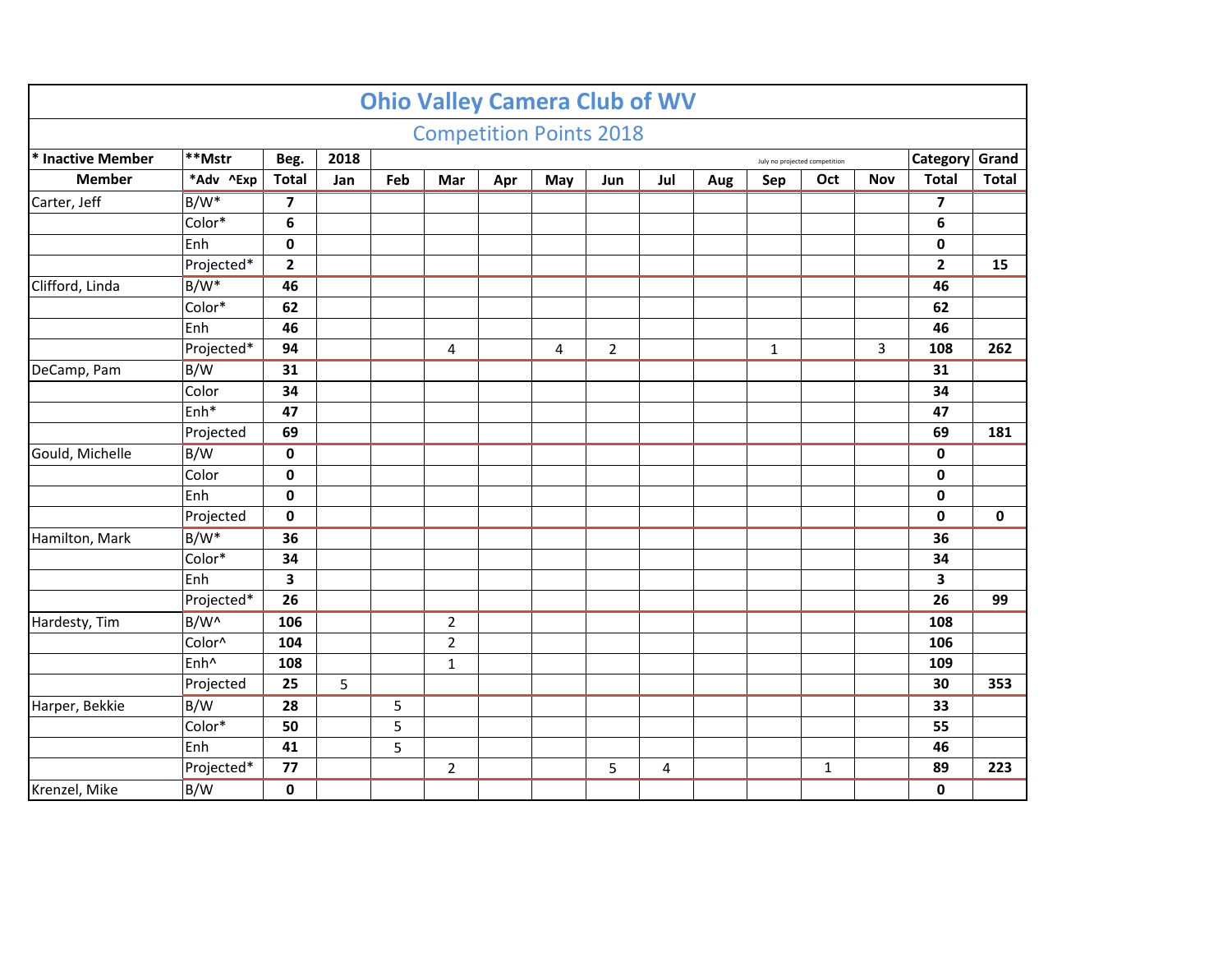|                   |                                                         |                |     |     |                |     | <b>Ohio Valley Camera Club of WV</b> |     |     |     |     |     |            |              |              |
|-------------------|---------------------------------------------------------|----------------|-----|-----|----------------|-----|--------------------------------------|-----|-----|-----|-----|-----|------------|--------------|--------------|
|                   |                                                         |                |     |     |                |     | <b>Competition Points 2018</b>       |     |     |     |     |     |            |              |              |
| * Inactive Member | **Mstr<br>2018<br>Beg.<br>July no projected competition |                |     |     |                |     |                                      |     |     |     |     |     |            | Category     | Grand        |
| <b>Member</b>     | *Adv ^Exp                                               | <b>Total</b>   | Jan | Feb | <b>Mar</b>     | Apr | May                                  | Jun | Jul | Aug | Sep | Oct | <b>Nov</b> | <b>Total</b> | <b>Total</b> |
|                   | Color                                                   | 0              |     |     |                |     |                                      |     |     |     |     |     |            | 0            |              |
|                   | Enh                                                     | $\mathbf 0$    |     |     |                |     |                                      |     |     | 3   |     |     |            | 3            |              |
|                   | Projected                                               | $\mathbf 0$    |     |     |                |     |                                      |     |     |     |     |     |            | $\mathbf 0$  | 3            |
| Long, Larry       | B/W                                                     | 0              |     |     |                |     |                                      |     |     |     |     |     |            | 0            |              |
|                   | Color                                                   | 12             |     |     |                |     |                                      |     |     |     |     |     |            | 12           |              |
|                   | Enh                                                     | $\mathbf 0$    |     |     |                |     |                                      |     |     |     |     |     |            | 0            |              |
|                   | Projected                                               | $\mathbf{2}$   |     |     |                |     |                                      |     |     |     |     |     |            | $\mathbf{2}$ | 14           |
| Lucas, Kathy      | B/W                                                     | 6              |     |     |                |     |                                      |     |     |     |     |     |            | 6            |              |
|                   | Color                                                   | 10             |     |     |                |     |                                      |     |     |     |     |     |            | 10           |              |
|                   | Enh                                                     | 10             |     |     |                |     |                                      |     |     |     |     |     |            | 10           |              |
|                   | Projected                                               | 29             |     |     |                |     |                                      |     |     |     |     |     |            | 29           | 55           |
| Lyon, Darla       | $B/W^*$                                                 | 52             |     |     |                |     |                                      |     |     |     |     |     |            | 52           |              |
|                   | Color*                                                  | 49             |     |     |                |     |                                      |     |     |     |     |     |            | 49           |              |
|                   | Enh                                                     | $\overline{4}$ |     |     |                |     |                                      |     |     |     |     |     |            | 4            |              |
|                   | Projected                                               | 12             |     |     |                |     |                                      |     |     |     |     |     |            | 12           | 117          |
| McKenna, Tom      | B/W                                                     | $\overline{2}$ |     |     |                |     |                                      |     |     | 5   |     |     | 3          | 10           |              |
|                   | Color                                                   | 29             |     |     |                |     |                                      |     |     | 1   |     |     | 3          | 33           |              |
|                   | Enh                                                     | $\mathbf 0$    |     |     |                |     |                                      |     |     |     |     |     |            | 0            |              |
|                   | Projected                                               | 10             | 5   |     | $\overline{2}$ |     | $\overline{2}$                       |     |     |     |     |     |            | 19           | 62           |
| McKenzie, Megan   | B/W                                                     | $\mathbf 0$    |     |     |                |     |                                      |     |     |     |     |     |            | 0            |              |
|                   | Color                                                   | $\mathbf{2}$   |     |     |                |     |                                      |     |     |     |     |     |            | $\mathbf{2}$ |              |
|                   | Enh                                                     | 0              |     |     |                |     |                                      |     |     |     |     |     |            | 0            |              |
|                   | Projected                                               | 8              |     |     |                |     |                                      |     |     |     |     |     |            | 8            | 10           |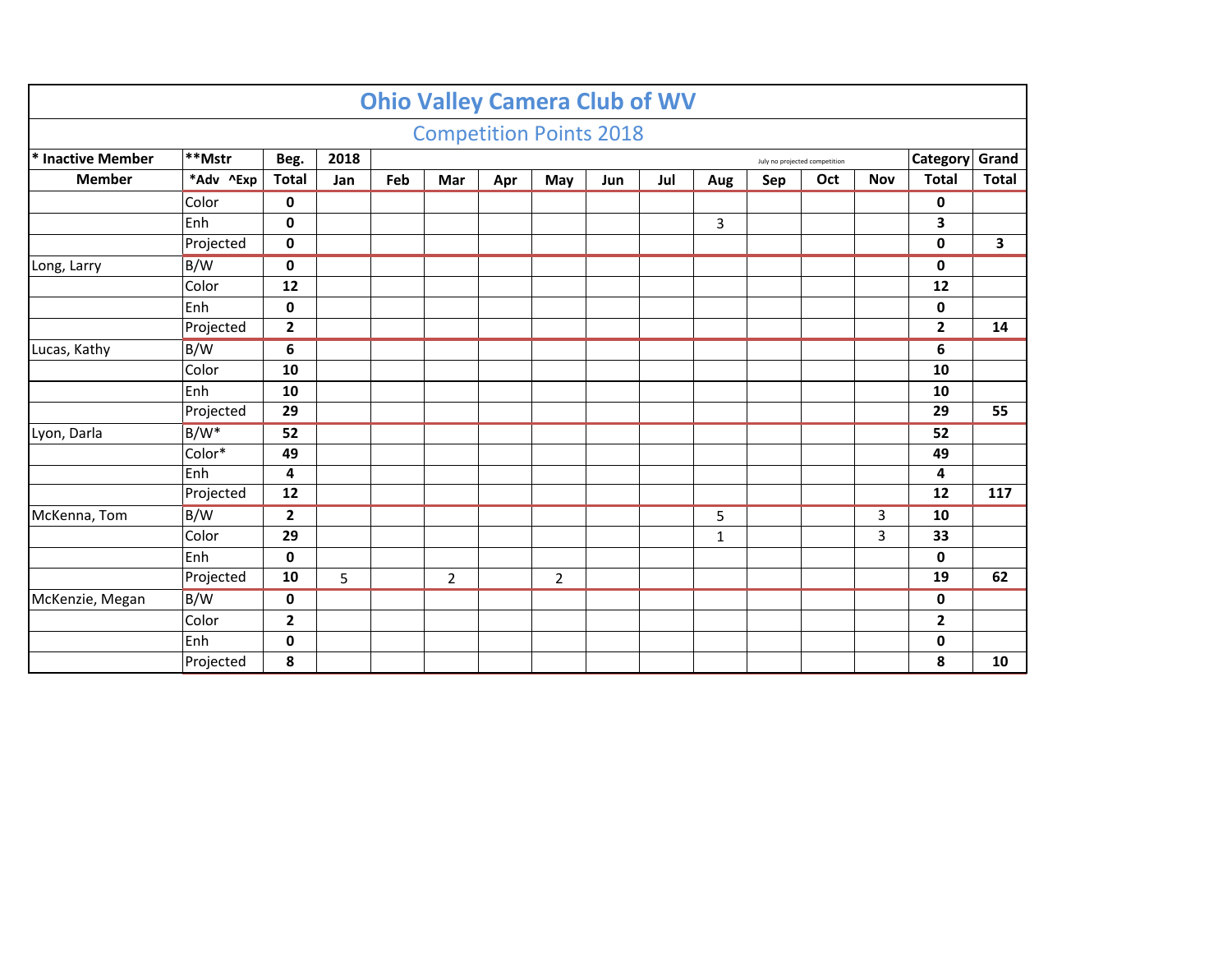|                    |                  |                  |                |                |                |                | <b>Ohio Valley Camera Club of WV</b> |     |                |              |                |                               |                |              |              |
|--------------------|------------------|------------------|----------------|----------------|----------------|----------------|--------------------------------------|-----|----------------|--------------|----------------|-------------------------------|----------------|--------------|--------------|
|                    |                  |                  |                |                |                |                | <b>Competition Points 2018</b>       |     |                |              |                |                               |                |              |              |
| * Inactive Member  | **Mstr           | Beg.             | 2018           |                |                |                |                                      |     |                |              |                | July no projected competition |                | Category     | Grand        |
| <b>Member</b>      | *Adv ^Exp        | <b>Total</b>     | Jan            | Feb            | Mar            | Apr            | May                                  | Jun | Jul            | Aug          | Sep            | Oct                           | <b>Nov</b>     | <b>Total</b> | <b>Total</b> |
| Moore, Chris       | B/W              | $\pmb{0}$        |                |                |                |                |                                      |     |                |              |                |                               |                | $\pmb{0}$    |              |
|                    | Color            | $\mathbf{1}$     |                |                |                |                |                                      |     |                |              |                |                               |                | $\mathbf{1}$ |              |
|                    | Enh              | $\mathbf 0$      |                |                |                |                |                                      |     |                |              |                |                               |                | $\pmb{0}$    |              |
|                    | Projected        | $\mathbf 0$      |                |                |                |                |                                      |     |                |              |                |                               |                | 0            | $\mathbf{1}$ |
| Moul, Laura        | B/W              | 18               |                | 5              | 5              | $\overline{2}$ | $\mathbf 1$                          | 5   |                | $\mathbf{1}$ | 3              |                               | 6              | 46           |              |
|                    | Color            | 23               |                | $\mathbf{1}$   | 5              | 5              | 5                                    | 5   |                | 5            | 3              |                               | 3              | 55           |              |
|                    | Enh              | 8                |                | 5              | 5              | 3              | 5                                    | 5   |                | 3            | 5              |                               | 3              | 42           |              |
|                    | Projected        | 9                |                |                |                | 5              | $\mathbf{1}$                         | 3   | 3              |              | $\overline{4}$ |                               |                | 25           | 168          |
| Offutt, DC         | B/W              | 41               |                |                |                |                |                                      |     |                |              |                |                               |                | 41           |              |
|                    | Color            | 85               |                | 5              |                | $\overline{2}$ | $\mathbf{1}$                         |     |                | $\mathbf{1}$ | $\mathbf{1}$   |                               | $\overline{2}$ | 97           |              |
|                    | Enh              | 18               |                |                |                |                |                                      |     |                |              |                |                               |                | 18           |              |
|                    | Projected        | 79               | $\overline{2}$ |                |                | 3              | $\overline{2}$                       |     | $\overline{2}$ |              |                | $\overline{2}$                | $\overline{2}$ | 92           | 248          |
| Parra, Monica      | B/W              | $\mathbf 0$      |                |                |                |                |                                      |     |                |              |                |                               |                | $\pmb{0}$    |              |
|                    | Color            | $\mathbf 0$      |                |                |                |                |                                      |     |                |              |                |                               |                | $\pmb{0}$    |              |
|                    | Enh              | $\mathbf 0$      |                |                |                |                |                                      |     |                |              |                |                               |                | $\pmb{0}$    |              |
|                    | Projected        | $\pmb{0}$        |                |                |                |                |                                      |     |                |              |                |                               |                | $\pmb{0}$    | $\pmb{0}$    |
| Rosenberg, Michael | B/W              | 16               |                |                |                |                |                                      |     |                |              |                |                               |                | 16           |              |
|                    | Color            | 27               |                |                |                |                |                                      |     |                |              |                |                               |                | 27           |              |
|                    | Enh              | $\pmb{0}$        |                |                |                |                |                                      |     |                |              |                |                               |                | $\pmb{0}$    |              |
|                    | Projected        | 27               |                |                |                |                |                                      |     |                |              |                |                               |                | 27           | 70           |
| Schottle, Tom      | $B/W^*$          | 71               |                | $\overline{2}$ | $\mathbf{1}$   | $\overline{2}$ |                                      |     |                |              |                |                               |                | 76           |              |
|                    | Color            | 64               |                |                | $\mathbf{1}$   |                |                                      |     |                |              |                |                               |                | 65           |              |
|                    | Enh <sup>*</sup> | 92               |                | $\overline{2}$ | $\overline{2}$ | $\overline{2}$ | 3                                    |     |                |              |                |                               | 1              | 102          |              |
|                    | Projected        | 46               |                |                | $\mathbf 1$    | $\mathbf 1$    |                                      |     | 3              |              |                |                               | $\overline{3}$ | 54           | 297          |
| Seldomridge, Gatha | B/W              | 5                |                |                |                |                |                                      |     |                |              |                |                               |                | 5            |              |
|                    | Color            | 5                |                |                |                |                |                                      |     |                |              |                |                               |                | 5            |              |
|                    | Enh              | $\mathbf 0$      |                |                |                |                |                                      |     |                |              |                |                               |                | $\pmb{0}$    |              |
|                    | Projected        | 3                |                |                |                |                |                                      |     |                |              |                |                               |                | 3            | 13           |
| Stepp, Betty       | B/W              | $\boldsymbol{9}$ |                |                |                |                |                                      |     |                |              |                |                               |                | 9            |              |
|                    | Color            | 11               |                |                |                |                |                                      |     |                |              |                |                               |                | 11           |              |
|                    | Enh              | 3                |                |                |                |                |                                      |     |                |              |                |                               |                | 3            |              |
|                    | Projected        | 0                |                |                |                |                |                                      |     |                |              |                |                               |                | $\pmb{0}$    | 23           |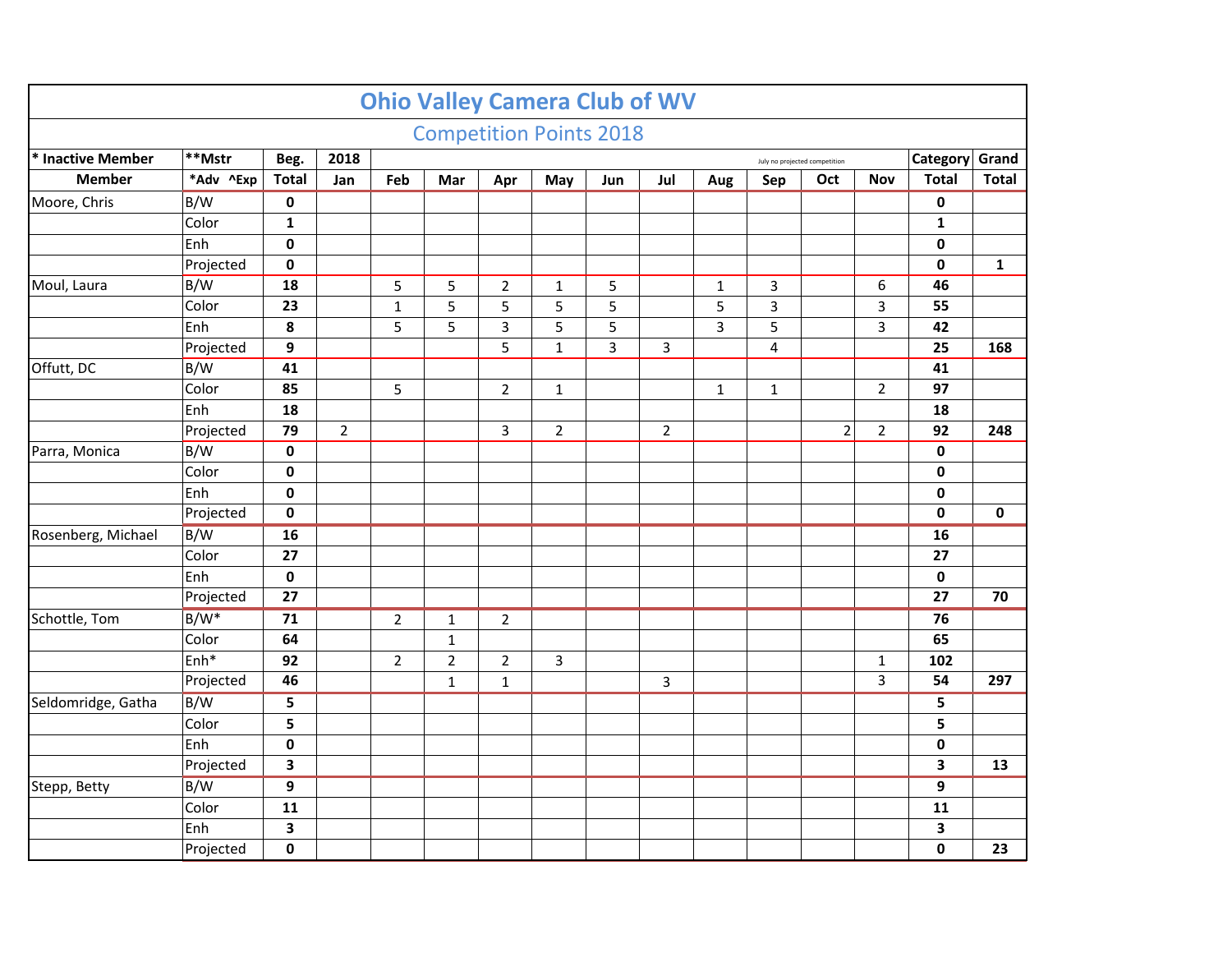|                   |           |                         |      |                                           |     |     | <b>Ohio Valley Camera Club of WV</b> |             |                |     |                |     |            |                         |                         |
|-------------------|-----------|-------------------------|------|-------------------------------------------|-----|-----|--------------------------------------|-------------|----------------|-----|----------------|-----|------------|-------------------------|-------------------------|
|                   |           |                         |      |                                           |     |     | <b>Competition Points 2018</b>       |             |                |     |                |     |            |                         |                         |
| * Inactive Member | **Mstr    | Beg.                    | 2018 | Category<br>July no projected competition |     |     |                                      |             |                |     |                |     |            |                         | Grand                   |
| <b>Member</b>     | *Adv ^Exp | <b>Total</b>            | Jan  | Feb                                       | Mar | Apr | May                                  | Jun         | Jul            | Aug | Sep            | Oct | <b>Nov</b> | <b>Total</b>            | <b>Total</b>            |
| Stevens, Clement  | B/W       | 0                       |      |                                           |     |     |                                      |             |                |     |                |     |            | 0                       |                         |
|                   | Color     | $\mathbf 0$             |      |                                           |     |     |                                      |             |                |     |                |     |            | $\mathbf 0$             |                         |
|                   | Enh       | $\mathbf 0$             |      |                                           |     |     |                                      |             |                |     |                |     |            | 0                       |                         |
|                   | Projected | 26                      |      |                                           | 6   |     |                                      |             | $\overline{2}$ |     | $\overline{2}$ | 5   |            | 41                      | 41                      |
| Tappan, Elizabeth | B/W       | 12                      |      |                                           |     |     |                                      |             |                |     |                |     |            | 12                      |                         |
|                   | Color     | 23                      |      |                                           |     |     |                                      |             |                |     |                |     |            | 23                      |                         |
|                   | Enh       | 20                      |      |                                           |     |     |                                      |             |                |     |                |     |            | 20                      |                         |
|                   | Projected | 21                      |      |                                           |     |     |                                      |             |                |     |                |     |            | 21                      | 76                      |
| Thayer, Julie     | B/W       | $\mathbf 0$             |      |                                           |     |     |                                      |             |                |     |                |     |            | $\mathbf 0$             |                         |
|                   | Color     | $\mathbf 0$             |      |                                           |     |     |                                      |             |                |     |                |     |            | $\mathbf 0$             |                         |
|                   | Enh       | $\mathbf 0$             |      |                                           |     |     |                                      |             |                |     |                |     |            | $\pmb{0}$               |                         |
|                   | Projected | 3                       |      |                                           |     |     |                                      |             |                |     |                |     |            | 3                       | $\overline{\mathbf{3}}$ |
| Ray Thomas        | B/W       | 17                      |      |                                           |     |     |                                      |             |                |     |                |     |            | 17                      |                         |
|                   | Color     | 22                      |      |                                           |     |     |                                      |             |                |     |                |     |            | 22                      |                         |
|                   | Enh       | 8                       |      |                                           |     |     |                                      |             |                |     |                |     |            | 8                       |                         |
|                   | Projected | 14                      |      |                                           | 4   |     |                                      |             |                |     |                |     |            | 18                      | 65                      |
| Underwood, Kathy  | B/W       | 0                       |      |                                           |     |     |                                      |             |                |     |                |     |            | 0                       |                         |
|                   | Color     | $\mathbf 0$             |      |                                           |     |     |                                      |             |                |     |                |     |            | $\mathbf 0$             |                         |
|                   | Enh       | $\mathbf 0$             |      |                                           |     |     |                                      |             |                |     |                |     |            | $\pmb{0}$               |                         |
|                   | Projected | 6                       |      |                                           |     |     | 3                                    |             |                |     | $\overline{2}$ | 5   | 5          | 21                      | 21                      |
| Underwood, Katie  | B/W       | 10                      |      |                                           |     |     |                                      |             |                |     |                |     |            | 10                      |                         |
|                   | Color     | $\overline{\mathbf{z}}$ |      |                                           |     |     |                                      |             |                |     |                |     |            | $\overline{\mathbf{z}}$ |                         |
|                   | Enh       | $\overline{\mathbf{z}}$ |      |                                           |     |     |                                      |             |                |     |                |     |            | $\overline{\mathbf{z}}$ |                         |
|                   | Projected | $\mathbf 0$             |      |                                           |     |     |                                      |             |                |     |                |     |            | $\pmb{0}$               | 24                      |
| Toby Werthammer   | B/W       | 80                      |      |                                           |     |     |                                      | $\mathbf 1$ |                |     |                |     | 4          | 85                      |                         |
|                   | Color     | 71                      |      |                                           |     |     |                                      | 3           |                |     |                |     | 6          | 80                      |                         |
|                   | Enh       | 70                      |      |                                           |     |     |                                      | 3           |                |     | 3              |     | 6          | 82                      |                         |
|                   | Projected | 55                      |      |                                           |     |     | 5                                    |             |                |     |                |     |            | 60                      | 307                     |